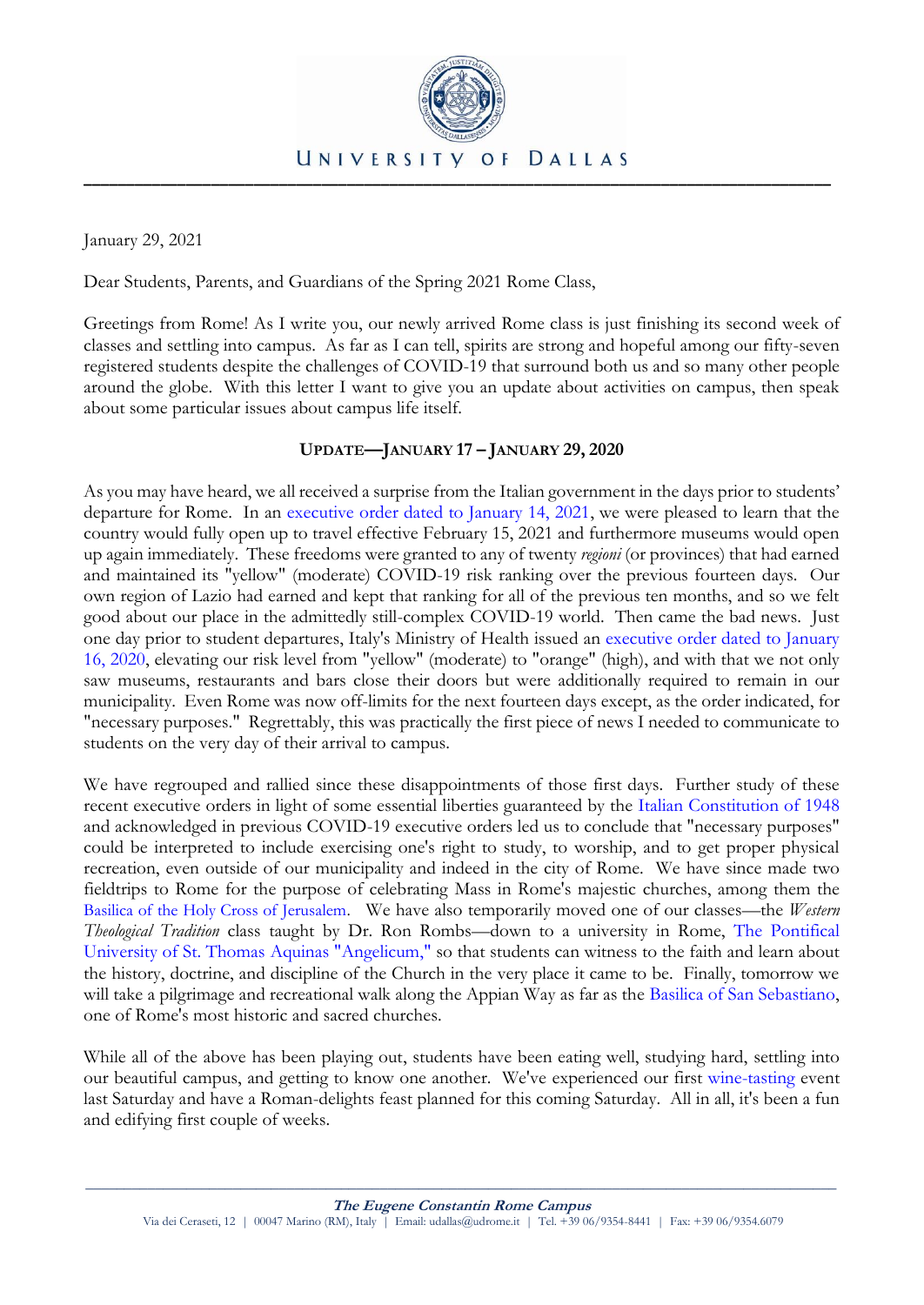The looming question for us all is how long the "orange" (high) risk category will remain. Just a few hours ago, in fact, the government declared that all but a few Italian provinces would return to "yellow" (moderate risk), and we in Lazio are one of them. That means that as of Sunday, January 31, bars and restaurants will reopen for service until 6:00pm, museums will reopen their doors to the public, and no limits on our travel within the province of Lazio, except for a general 10:00pm curfew, will be in effect. This is good news for us. We also hope that it lasts—i.e. that the new COVID-19 infection numbers continue to go downward in all of Italy in general and our area in particular, allowing for a slow return to normalcy in the weeks and months to come.

## **SOME IMPORTANT INFORMATION ABOUT CAMPUS LIFE**

Besides offering the above update, I also want to use this opportunity to share some information and recommendations about safety on campus, in our local neighborhood, and then more generally in both Italy and Europe. Among the basic preconditions for having a great semester is, of course, the imperative of securing the safety of our students and staff. We have already hosted talks with students—one for men and another for women—about how they might be pro-active about safeguarding their personal safety while travelling off campus, and notably the challenge of setting boundaries between themselves and possible offenders and predators in bars, on public transport, while walking around big cities, and the like. At our next meeting with students, scheduled for Monday, February 1, we will broaden that discussion to address other possible risks to their safety and security.

In what follows, allow me to review the three main topics of that meeting: first, accessing credible information or "Staying Informed;" second, the range of measures we have taken to secure our students' and staff's well-being, or "Institutional Risk Management;" and third, encouraging students to raise their own awareness of the risks around them, or "Personal Risk Management."

### **I: STAYING INFORMED**

Keeping ourselves informed about potential risks to safety and security must be one of our first priorities. To that end, I and other administrators on the Rome Campus routinely consult the following sites for information and as necessary announce and discuss them publicly with our community.

> [Alerts and Warnings \(USA\)](http://travel.state.gov/content/passports/en/alertswarnings.html) [Foreign Travel Advice \(United Kingdom\)](https://www.gov.uk/foreign-travel-advice) [Travel Advice and Advisories \(Canada\)](http://travel.gc.ca/travelling/advisories) [Travel Advice \(Republic](https://www.dfa.ie/travel/travel-advice/) of Ireland)

Starting with me, UD Rome's administration regularly monitors these and other reports about terrorist risks, and we encourage students, parents or guardians, and concerned friends of the University to inform us of any credible threats that we may not be aware of.

### **II: INSTITUTIONAL RISK MANAGEMENT**

In what follows, allow me to outline some of the resources we have at hand and explain what immediate steps we are taking to keep our community as safe as possible:

 **Experienced Local UD Rome Staff:** Some of our faculty and staff, including me personally, have been through Sept. 11<sup>th</sup> and later terrorist scares with previous Rome students. Emergency planning based on our previous experience will serve us well if emergency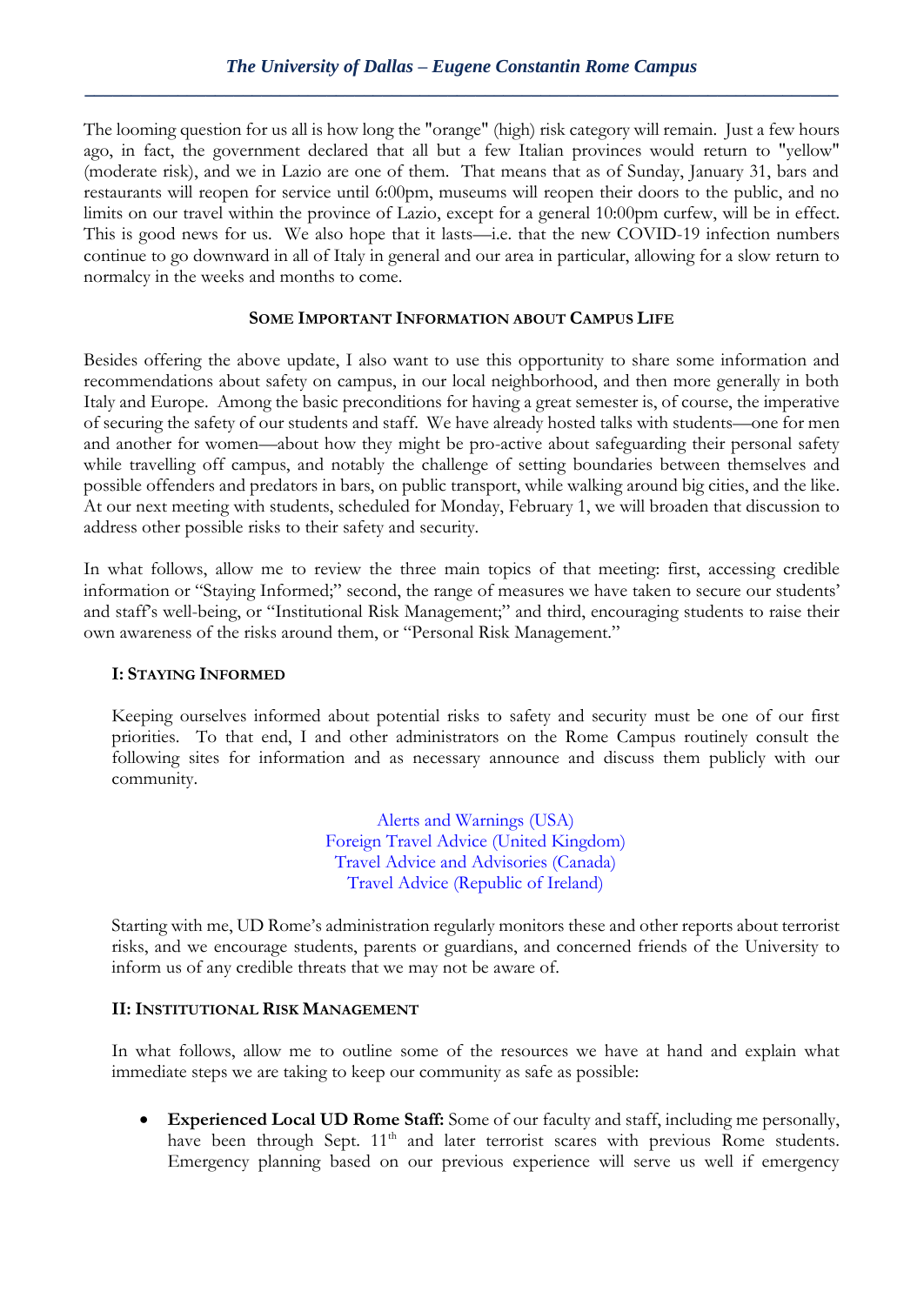situations develop in the future. Several staff members are competent in both the English and Italian language, enabling us to turn to local resources in case of need.

- **Local Police:** Two types of police—the military-based *Carabinieri* and the civilian-based *Polizia*—are both present and active in our area. Their police stations are just minutes from campus, and we are in close contact with them. We work with the police all of the time, know the officers by name, and have their cell phone numbers in case of emergencies.
- **The United States Embassy and Consulate:** I am a Warden of the U.S. Embassy in Italy, meaning that I am on the top of the list to be contacted by phone and email in case of a national or int'l emergency and have special access to the resources of the U.S. government in case of emergencies.
- **The United States Armed Forces**: The U.S. government and NATO have numerous military installations in Italy, with U.S. armed forces actively present, notably the Aviano Airbase in Pordenone, Italy. In case of serious unrest in Italy, we are confident that these institutions are aware of our presence and will respond decisively.
- **The AACUPI Association of U.S. Colleges and Universities:** UD Rome is part of this association of 80 U.S. colleges and universities abroad, representing the interests of approximately 30,000 students annually. *ACCUPI* has regular, formal ties with Italy's major government agencies and ministries as a source of further local and national information and support. *ACCUPI* has also recently developed an internal early warning protocol that we adhere to.
- **Italian Law Enforcement in General**: Italy has a history of fighting terrorism going back to the 1960s "red-brigade" troubles. Italian law gives broad power to law enforcement to search, seize and arrest in this regard, and Italian law enforcement officials generally speaking are highly skilled in this area. The same law-enforcement apparatus is responsible for COVID-19 policy enforcement.
- **Video Surveillance on Campus:** UD Rome has video cameras in the vicinity of the two main gates into campus. These cameras have both viewing and recording ability, the latter in case of an incident that needs to be reviewed later by us or police.
- **Visitor Screening**: UD Rome requires all visitors, vendors, couriers and temporary workers on campus to be identified before entering, and in case of those intending to spend more than 15 minutes on campus to check in at the Business Office and be issued a bright yellow visitors badge.
- **Facebook "Safety Check"**: Students will be reminded of an important first-alert function provided by Facebook. To learn more about this function see [Facebook Safety Check/Crisis](https://www.facebook.com/about/safetycheck/)  [Response.](https://www.facebook.com/about/safetycheck/)
- **Updated Contact Information**: UD Irving has already collected all student, parent and guardian contact information, including email accounts and cell phone numbers. Upon student arrivals, we confirmed this information. We also, on a regular basis, require students to inform us of their weekend and Spring Break travel plans, including hotel names, so that we can reach them in case of an emergency.
- **Emergency Contact Cards**: All Rome students are issued credit-card size emergency information cards, which facilitate calling UD Rome administrators 24/7 in case of an emergency.

### **III: PERSONAL RISK MANAGEMENT**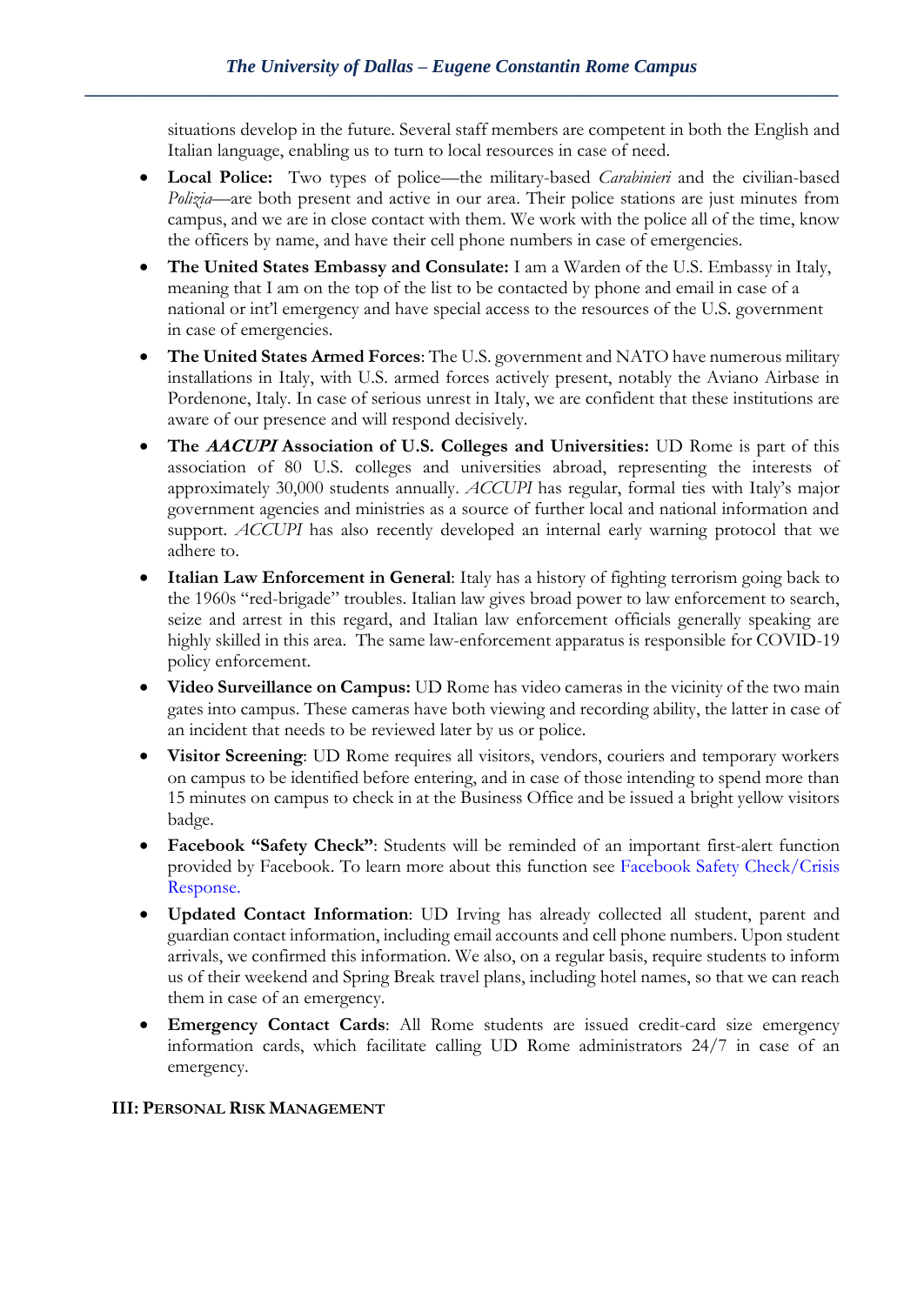The following is a list of measures and strategies by which students can develop a proactive stance toward their own safety and security, notably when they are off campus and thus without staff support:

- stay informed about **current world events and terrorist threats** via social media, news sites, government sites, etc.
- register in the U.S. gov't Smart Traveler [Enrollment Program \(STEP\)](https://step.state.gov/step/) asap to obtain updated breaking news about int'l safety and security.
- avoid **dressing** in an American fashion or otherwise drawing attention to oneself as a U.S. citizen.
- avoid **drinking** to the extent that decision-making and physical fitness are impaired.
- carry UD **emergency contact cards** at all times and contact UD Rome officials (24/7) in case of an emergency.
- reconfirm **cell phone numbers** and **email addresses** on file for emergency contact purposes.
- carry **US passport and IT immigration papers** on person at all times.
- practice the **buddy system** and not go off alone, especially in urban areas, in bars and generally at night.
- identify **emergency exits** in all locales.
- identify **safe havens** in all locales, including police offices, embassies, luxury hotels, and USO centers, such as the one located near the Vatican in Rome (Via Vespasiano, 44, GPS Coordinates: N 41° 54.43' EO 12° 27.498').
- avoid **large public gatherings** that may be at risk for terrorist attacks and/or are vulnerable in safety and security terms.
- carry an Italian (or other foreign language) **phrase book** or hand-held translator with you. There is a [good selection of foreign language phrasebook apps out there](https://matadornetwork.com/goods/7-best-language-learning-apps-use-abroad/) to choose from.

With the above review of our perspectives, approaches and policies on safety and security at UD Rome complete, let me reiterate that that student and staff safety is indeed our very highest priority. As circumstances evolve and if security information changes, we will adjust our planning as necessary to account for any new concerns.

The threat of COVID-19 student and staff health deserves a special note in this respect. Our home campus in the U.S. has developed an impressive [COVID-19 Action-Plan](https://udallas.edu/coronavirus/) whose protocols and contingency plans we adhere to in Rome as well. That plan worked extremely well in fall 2020, both for Irving and UD Rome, and has been refined to the extent necessary for spring 2021. As for UD Rome in particular, you should know the following about our local resources, protocols and guidelines:

- **Protective Masks**: We have a large supply in stock and have ready access to more as necessary. Students should change their masks at least once a day for maximum protection and comfort.
- **Personal Hygiene Campaign**: Students are advised to wash their hands regularly with soap and use the various public hand-sanitizer stations we have around campus. We also urge students not to share eating utensils, drinking glasses, toothbrushes, protective masks, cigarettes, and the like. Students are also advised that physical contact is one main way by which viruses are spread.
- **Avoiding a Break-Out On Campus**: Students are urged to report any fever or cold-like symptoms to our Office of Student Affairs, and they are vigorously urged to report any COVID-19 symptoms as well, so that we can get them tested for COVID-19 as soon as possible. In the worse scenario of a COVID-positive diagnosis, students will need to self-